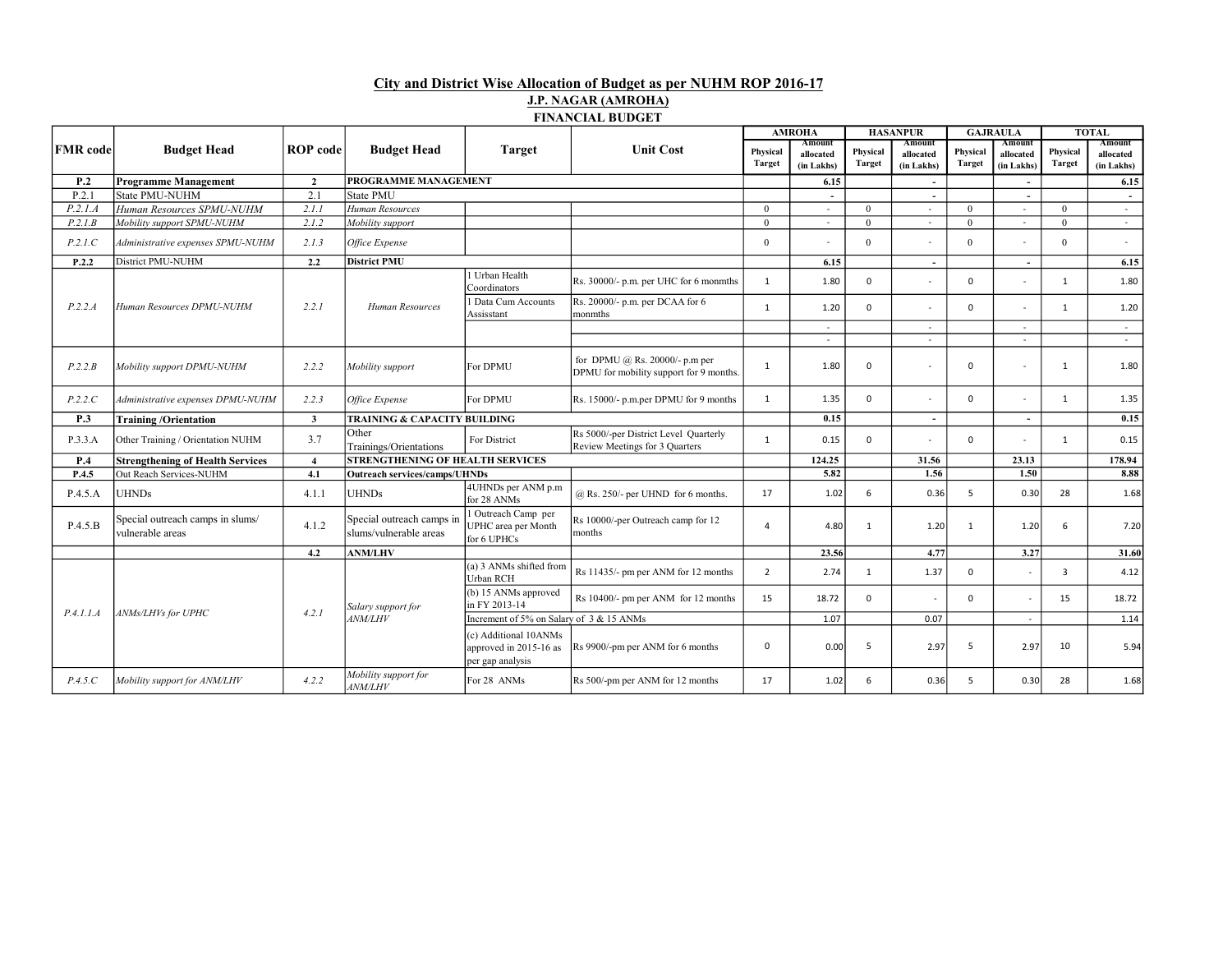## City and District Wise Allocation of Budget as per NUHM ROP 2016-17 J.P. NAGAR (AMROHA) FINANCIAL BUDGET

|                 |                                    |                         |                                                             |                                                                                          |                                                                                   | <b>AMROHA</b>      |                                   | <b>HASANPUR</b>    |                                   | <b>GAJRAULA</b>           |                                   |                    | <b>TOTAL</b>                      |
|-----------------|------------------------------------|-------------------------|-------------------------------------------------------------|------------------------------------------------------------------------------------------|-----------------------------------------------------------------------------------|--------------------|-----------------------------------|--------------------|-----------------------------------|---------------------------|-----------------------------------|--------------------|-----------------------------------|
| <b>FMR</b> code | <b>Budget Head</b>                 | <b>ROP</b> code         | <b>Budget Head</b>                                          | <b>Target</b>                                                                            | <b>Unit Cost</b>                                                                  | Physical<br>Target | Amount<br>allocated<br>(in Lakhs) | Physical<br>Target | Amount<br>allocated<br>(in Lakhs) | Physical<br><b>Target</b> | Amount<br>allocated<br>(in Lakhs) | Physical<br>Target | Amount<br>allocated<br>(in Lakhs) |
|                 |                                    | 4.3                     | <b>Urban PHC (UPHC)</b>                                     |                                                                                          |                                                                                   |                    | 94.88                             |                    | 25.23                             |                           | 18.36                             |                    | 138.47                            |
| P.4.4.2.A       | Equipment for UPHC                 | 4.3.1                   | Renovation/upgradation of<br>existing facility to UPHC      | For Mini Autoclave,<br>Microscope &<br>Equipments to ANMs                                | Rs. 1.00 Lakh per UPHC for 6 UPHCs                                                | 4                  | 4.00                              | $\mathbf{1}$       | 1.00                              | 1                         | 1.00                              | 6                  | 6.00                              |
| P.4.2.1.A       | UPHC-NC                            | 4.3.2                   | <b>Building of new UPHC</b>                                 |                                                                                          |                                                                                   |                    |                                   |                    |                                   |                           |                                   |                    |                                   |
|                 |                                    | 4.3.3                   |                                                             |                                                                                          | Operation cost support for running UPHC (other than untied grants and medicines & |                    | 63.88                             |                    | 17.48                             |                           | 10.61                             |                    | 91.97                             |
|                 |                                    | 4.3.3.1                 | Human Resource                                              |                                                                                          |                                                                                   |                    | 53.32                             |                    | 16.64                             |                           | 7.97                              |                    | 77.93                             |
|                 | P.4.1.3.1.A MO at UPHC Full-time   |                         |                                                             | (a) 3 Fulltime MOs<br>shifted from Urban RCH                                             | Rs 41600/-p.m. Per MO for 12 months                                               | 2                  | 9.98                              | 1                  | 4.99                              | $\mathbf{0}$              |                                   | $\overline{3}$     | 14.98                             |
|                 |                                    |                         |                                                             | (b) 1 Fulltime MOs<br>Rs 37800/month/MO for 12 months<br>approved in 2013-<br>14&2014-15 | $\mathbf{1}$                                                                      | 4.54               | $\mathbf{0}$                      |                    | $\theta$                          |                           | 1                                 | 4.54               |                                   |
|                 |                                    |                         |                                                             | Increment of 5% on Salary of 3 & 1Mos                                                    |                                                                                   |                    | 0.73                              |                    | 0.25                              |                           | $\sim$                            |                    | 0.98                              |
|                 |                                    | 4.3.3.1.1               | MO salary                                                   | (c) 2 Full time Mos<br>approved for new<br><b>UPHCs</b>                                  | Rs 36000/-p.m. per MO for 6 months                                                | $\mathbf{1}$       | 2.16                              | $\mathbf{0}$       | $\sim$                            | $\mathbf{1}$              | 2.16                              | $\overline{2}$     | 4.32                              |
|                 |                                    |                         |                                                             | (d) 4 Parttime MO                                                                        | Rs 21600/-p.m. Per MO for 12 months                                               | $\overline{3}$     | 7.78                              | $\mathbf{1}$       | 2.59                              | $\theta$                  | 0.00                              | $\overline{4}$     | 10.37                             |
|                 | P.4.1.3.1.B   MO at UPHC Part-time |                         |                                                             | Increment of 5% on Salary of 4 Mos                                                       |                                                                                   |                    | 0.39                              |                    | 0.13                              |                           |                                   |                    | 0.52                              |
|                 |                                    |                         |                                                             | (e) 2 Part time Mos<br>approved for new<br><b>UPHCs</b>                                  | Rs 21600/-p.m.per MO for 6 months                                                 | $\mathbf{1}$       | 1.30                              | $\mathbf{0}$       | $\sim$                            | $\mathbf{1}$              | 1.30                              | $\overline{2}$     | 2.59                              |
|                 |                                    |                         | Salary of paramedical&<br>nursing staff (Staff<br>Nurse/Lab | (a) 3 Staff Nurses shifted<br>from Urban RCH                                             | Rs 19060/-pm per SN for 12 months                                                 | $\overline{2}$     | 4.57                              | $\mathbf{1}$       | 2.29                              | $\mathsf{O}$              | $\blacksquare$                    | 3                  | 6.86                              |
| P.4.1.2.A       | Staff nurse for UPHC               |                         |                                                             | (b) 3 Staff Nurses (2 SNs<br>per UPHC for 1 New<br>for 1 UPHC shifted from<br>urban RCH) | UPHC & 1 additional SN Rs 17325/-pm per SN for 12 months                          | $\overline{2}$     | 4.16                              | 1                  | 2.08                              | 0                         | $\sim$                            | 3                  | 6.24                              |
|                 |                                    |                         |                                                             | Increment of 5% on Salary of 3 & 3 SNs                                                   |                                                                                   |                    | 0.44                              |                    | 0.22                              |                           | $\overline{\phantom{a}}$          |                    | 0.65                              |
|                 |                                    | 4.3.3.1.2               |                                                             | (c) 2 SNs per UPHCs for<br>2 New UPHC                                                    | Rs 16500/-pm per SN for 6 months                                                  | $\overline{2}$     | 1.98                              | $\mathbf 0$        |                                   | $\overline{2}$            | 1.98                              | $\Delta$           | 3.96                              |
|                 |                                    |                         | Technician/Pharmcist/Other                                  | $(d)$ 4 Pharmacist                                                                       | Rs 17325/-pm per Pharmacist for 12<br>months                                      | $\overline{3}$     | 6.24                              | $\mathbf{1}$       | 2.08                              | $\mathbf 0$               |                                   | $\overline{4}$     | 8.32                              |
| P.4.1.6.4       | Pharmacists at UPHC                |                         |                                                             | Increment of 5% on Salary of 4Pharmacist                                                 |                                                                                   |                    | 0.31                              |                    | 0.10                              |                           | 0.00                              |                    | 0.42                              |
|                 |                                    |                         |                                                             | (e)1 Pharmacist per<br>UPHC for 2 new UPHC                                               | Rs 16500/-pm per Pharmacist for 6<br>months                                       | 1                  | 0.99                              | 0                  | ÷                                 | $\mathbf{1}$              | 0.99                              | $\overline{2}$     | 1.98                              |
|                 |                                    |                         |                                                             | (f) 4 Lab Technician                                                                     | Rs12400 /-pm per Lab Technician for 12<br>months                                  | $\overline{3}$     | 4.46                              | $\mathbf{1}$       | 1.49                              | $\mathbf 0$               |                                   | $\overline{4}$     | 5.95                              |
| P.4.1.5.4       |                                    | Lab Technicians at UPHC |                                                             | Increment of 5% on Salary of 4 LTs                                                       |                                                                                   |                    | 0.22                              |                    | 0.07                              |                           | 0.00                              |                    | 0.30                              |
|                 |                                    |                         |                                                             | (g)1 Lab Technician per<br><b>UPHC</b> for 2 new UPHCs                                   | Rs 11800/-pm per Lab Technician for 6<br>months                                   | $\mathbf{1}$       | 0.71                              | 0                  | 0.00                              | $\mathbf{1}$              | 0.71                              | $\overline{2}$     | 1.42                              |
| P.4.1.10.A      | Other Support staff-NUHM           | 4.3.3.1.3               | Salary of support staff (non<br>clinical staff)             | Position not Approved.<br>Lumpsum amount<br>approved for outsourcing for 6 months        | Rs 5717/- p.m. per Sweeper cum<br>Chowkidarfor 3 Sweeper cum Chowkidar            | $\overline{2}$     | 0.69                              | $\mathbf{1}$       | 0.34                              | $\mathbf{0}$              | $\sim$                            | 3                  | 1.03                              |
|                 |                                    |                         |                                                             | support staff<br>services.Budget for 6                                                   | Rs 14000/-pm per UPHC for support staff<br>for 6 months                           | $\overline{2}$     | 1.68                              | 0                  |                                   | $\mathbf{1}$              | 0.84                              | 3                  | 2.52                              |